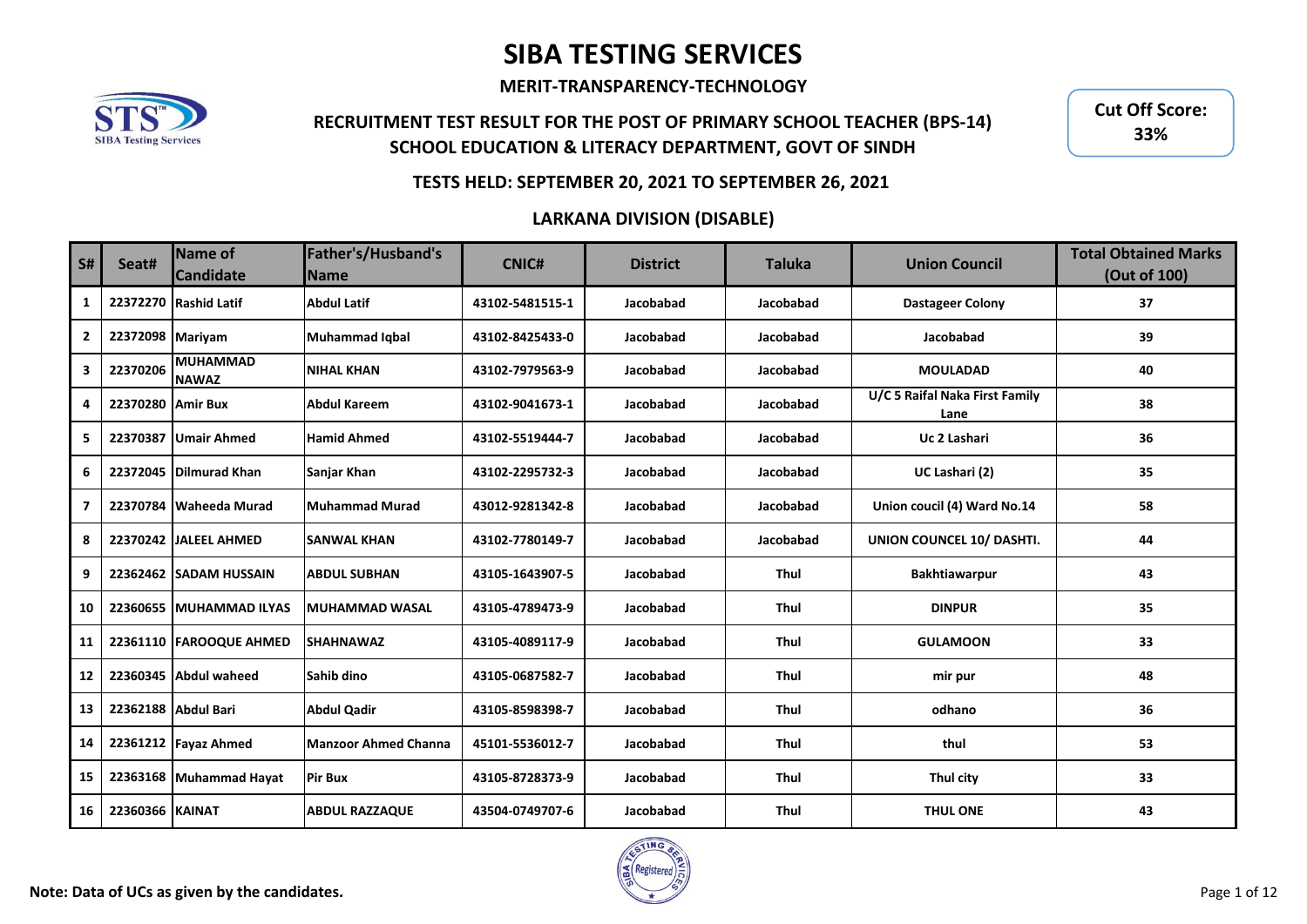**MERIT-TRANSPARENCY-TECHNOLOGY**



## **RECRUITMENT TEST RESULT FOR THE POST OF PRIMARY SCHOOL TEACHER (BPS-14) SCHOOL EDUCATION & LITERACY DEPARTMENT, GOVT OF SINDH**

**Cut Off Score: 33%**

### **TESTS HELD: SEPTEMBER 20, 2021 TO SEPTEMBER 26, 2021**

| S# | Seat#               | <b>Name of</b><br><b>Candidate</b> | Father's/Husband's<br><b>Name</b> | <b>CNIC#</b>    | <b>District</b> | <b>Taluka</b> | <b>Union Council</b>         | <b>Total Obtained Marks</b><br>(Out of 100) |
|----|---------------------|------------------------------------|-----------------------------------|-----------------|-----------------|---------------|------------------------------|---------------------------------------------|
| 17 | 22362222 Rabia      |                                    | <b>Nisar Ahmed Tuniyo</b>         | 43105-6725337-4 | Jacobabad       | Thul          | Thul-II                      | 35                                          |
| 18 | 22361448 Salma      |                                    | <b>Shah Nawaz</b>                 | 43105-3080257-2 | Jacobabad       | Thul          | <b>Union Council 1</b>       | 33                                          |
| 19 |                     | 22363276 Manzoor Ahmed             | <b>Abdul Qadir</b>                | 43105-1863594-9 | Jacobabad       | <b>Thul</b>   | Union council joungal        | 41                                          |
| 20 | 22363250            | Abdul Shakoor                      | Khuda Dino                        | 43105-5642951-7 | Jacobabad       | Thul          | <b>Union Council Joungal</b> | 40                                          |
| 21 | 22411393 Aijaz Ali  |                                    | <b>Bahadur Ali</b>                | 43103-9046407-9 | <b>Kashmore</b> | Kandhkot      | 01                           | 35                                          |
| 22 | 22411706 Aashish    |                                    | <b>Suresh Anand Bhoiwani</b>      | 43103-3062992-5 | <b>Kashmore</b> | Kandhkot      | 04                           | 36                                          |
| 23 |                     | 22410593 Zubair Ahmad              | Nazir Ahmad Khan                  | 43503-0387996-7 | <b>Kashmore</b> | Kandhkot      | 11                           | 35                                          |
| 24 | 22410232 Arif Ullah |                                    | <b>Shahmore Malik</b>             | 43503-0397881-3 | Kashmore        | Kandhkot      | <b>Akhero</b>                | 46                                          |
| 25 |                     | 22410271 Sadaruddin                | Adam Khan                         | 43103-1684984-7 | <b>Kashmore</b> | Kandhkot      | <b>Akhero</b>                | 35                                          |
| 26 |                     | 22411258 Tanseer Ahmed             | <b>Hamid Ali</b>                  | 43503-0431376-5 | <b>Kashmore</b> | Kandhkot      | Dadar                        | 66                                          |
| 27 | 22410176 Jahangir   |                                    | <b>Noor Hassan</b>                | 43503-0483980-5 | <b>Kashmore</b> | Kandhkot      | <b>Dadar</b>                 | 33                                          |
| 28 |                     | 22411034 Iltaf Ahmed               | <b>Moula Bux</b>                  | 43503-0408975-5 | <b>Kashmore</b> | Kandhkot      | Dari                         | 39                                          |
| 29 | 22410452 ASIF ALI   |                                    | <b>HIDAYAT ULLAH</b>              | 43503-0379991-5 | <b>Kashmore</b> | Kandhkot      | <b>GHOUSPUR</b>              | 39                                          |
| 30 |                     | 22410697 Khurshed Ahmed            | Piyaro                            | 43502-0399108-9 | Kashmore        | Kandhkot      | Gulwali                      | 46                                          |
| 31 |                     | 22410336 Masood Ahmed              | <b>Rasheed Ahmed</b>              | 43103-6655818-5 | Kashmore        | Kandhkot      | kandhkot 1                   | 43                                          |
| 32 |                     | 22410748 Abdul Faheem              | <b>Hamal Khan</b>                 | 43503-0480271-7 | <b>Kashmore</b> | Kandhkot      | <b>Malheer</b>               | 43                                          |

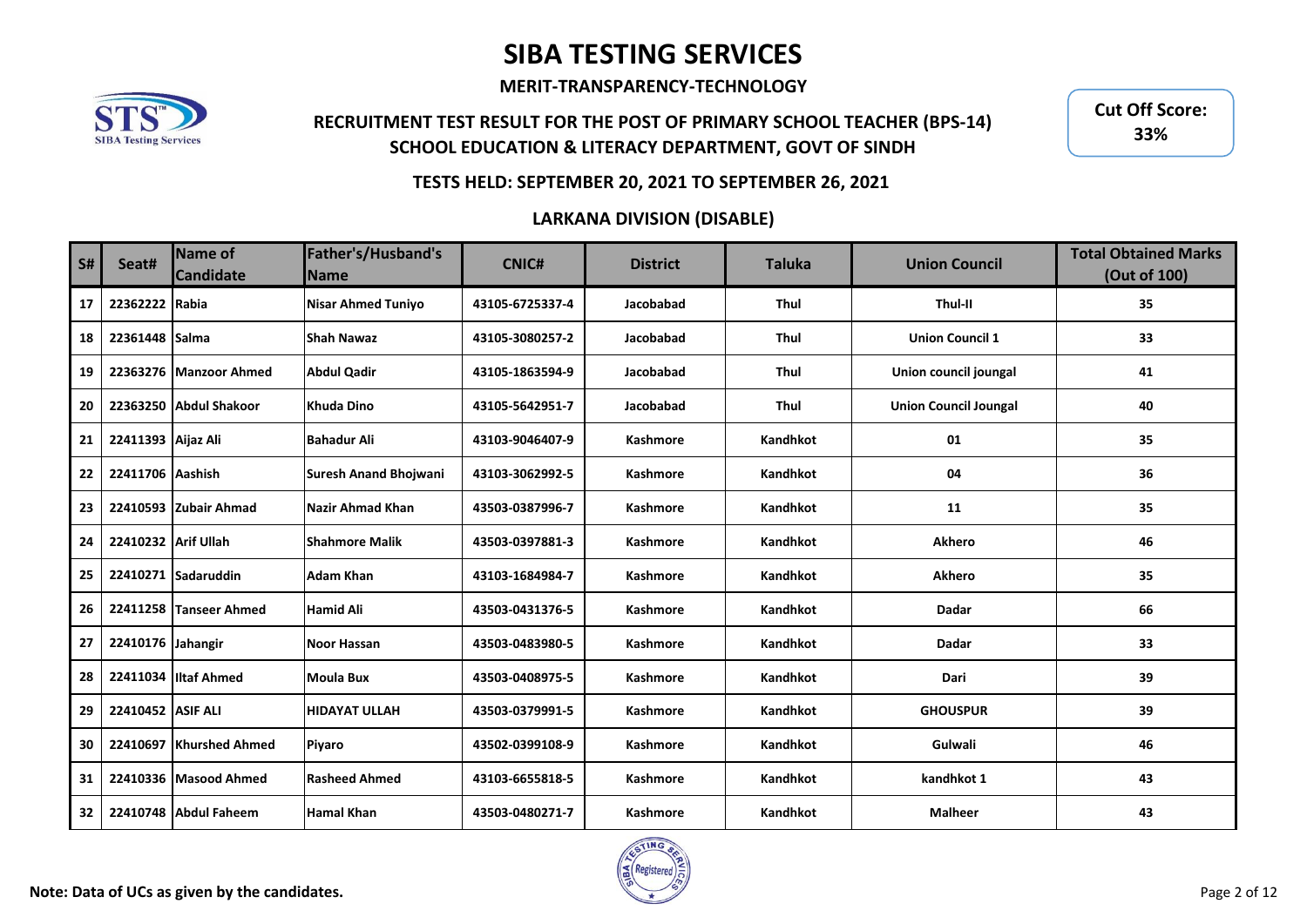**MERIT-TRANSPARENCY-TECHNOLOGY**



## **RECRUITMENT TEST RESULT FOR THE POST OF PRIMARY SCHOOL TEACHER (BPS-14) SCHOOL EDUCATION & LITERACY DEPARTMENT, GOVT OF SINDH**

**Cut Off Score: 33%**

### **TESTS HELD: SEPTEMBER 20, 2021 TO SEPTEMBER 26, 2021**

| <b>S#</b> | Seat#              | Name of<br><b>Candidate</b>          | Father's/Husband's<br><b>Name</b> | <b>CNIC#</b>    | <b>District</b> | <b>Taluka</b>   | <b>Union Council</b>        | <b>Total Obtained Marks</b><br>(Out of 100) |
|-----------|--------------------|--------------------------------------|-----------------------------------|-----------------|-----------------|-----------------|-----------------------------|---------------------------------------------|
| 33        | 22410241           | Ali Muhammad                         | <b>Barkat Ali</b>                 | 43503-0415641-3 | Kashmore        | Kandhkot        | <b>UC Akhero</b>            | 36                                          |
| 34        | 22411505           | <b>Ghulam Hussain</b>                | <b>Illahi Bux</b>                 | 43103-1855242-1 | <b>Kashmore</b> | Kandhkot        | UC/NO:3                     | 41                                          |
| 35        |                    | 22411352 Ans Ahmed                   | <b>Abdul Jabbar</b>               | 43503-0415978-7 | <b>Kashmore</b> | Kandhkot        | UC/4                        | 42                                          |
| 36        |                    | 22391540 Sajad Hussain               | <b>Ayaz Hussain</b>               | 43504-0491436-5 | Kashmore        | <b>Kashmore</b> | <b>Buxapur</b>              | 51                                          |
| 37        |                    | 22390011 liftikhar Ahmed             | <b>Ghulam Sarwar</b>              | 43104-1226356-7 | Kashmore        | <b>Kashmore</b> | DEH domewali colony No-01   | 46                                          |
| 38        |                    | 22390440 Muhammad khan               | <b>ALLAH DAD</b>                  | 43504-0495363-3 | Kashmore        | <b>Kashmore</b> | <b>GEEHALPUR</b>            | 46                                          |
| 39        | 22391693 Rabia     |                                      | <b>Dur Muhammad</b>               | 43504-0621986-6 | Kashmore        | <b>Kashmore</b> | <b>Guddu Town</b>           | 38                                          |
| 40        | 22391248           | <b>ABDUL SATTAR</b><br><b>MAZARI</b> | <b>MOMIN KHAN</b>                 | 43504-0385803-3 | Kashmore        | <b>Kashmore</b> | Gulanpur                    | 48                                          |
| 41        | 22390366 Mir Dost  |                                      | <b>Todo Khan</b>                  | 43504-0440384-3 | <b>Kashmore</b> | <b>Kashmore</b> | Gulanpur                    | 39                                          |
| 42        | 22390694           | <b>Kamran Soomro</b>                 | <b>Abdul Aziz</b>                 | 43504-0424950-9 | Kashmore        | Kashmore        | Kashmore-01                 | 52                                          |
| 43        | 22390388           | Muneer Ahmed                         | Jam Khan                          | 43504-0464138-3 | Kashmore        | Kashmore        | <b>Rasool Bux Chachar</b>   | 44                                          |
| 44        |                    | 22391005 ABDULLAH                    | <b>JANIB ALI</b>                  | 43504-0495769-9 | Kashmore        | Kashmore        | <b>RASOOL BUX CHACHAR</b>   | 40                                          |
| 45        |                    | 22391120 Sardar Khan Khoso           | <b>Saeed Ahmed Khoso</b>          | 43104-6653637-7 | <b>Kashmore</b> | <b>Kashmore</b> | Sodhi                       | 62                                          |
| 46        |                    | 22391579 Arshad Ali                  | <b>Jial Shah</b>                  | 43504-0391663-7 | Kashmore        | <b>Kashmore</b> | <b>Town committee Guddu</b> | 37                                          |
| 47        |                    | 22401556 Shanaqat Ali                | <b>Gul Hassan</b>                 | 45504-6240608-3 | <b>Kashmore</b> | Tangwani        | Manjhi                      | 35                                          |
| 48        | 22400943 Inamullah |                                      | Khamiso Khan Malik                | 43104-5509559-1 | <b>Kashmore</b> | Tangwani        | Tangwani                    | 38                                          |

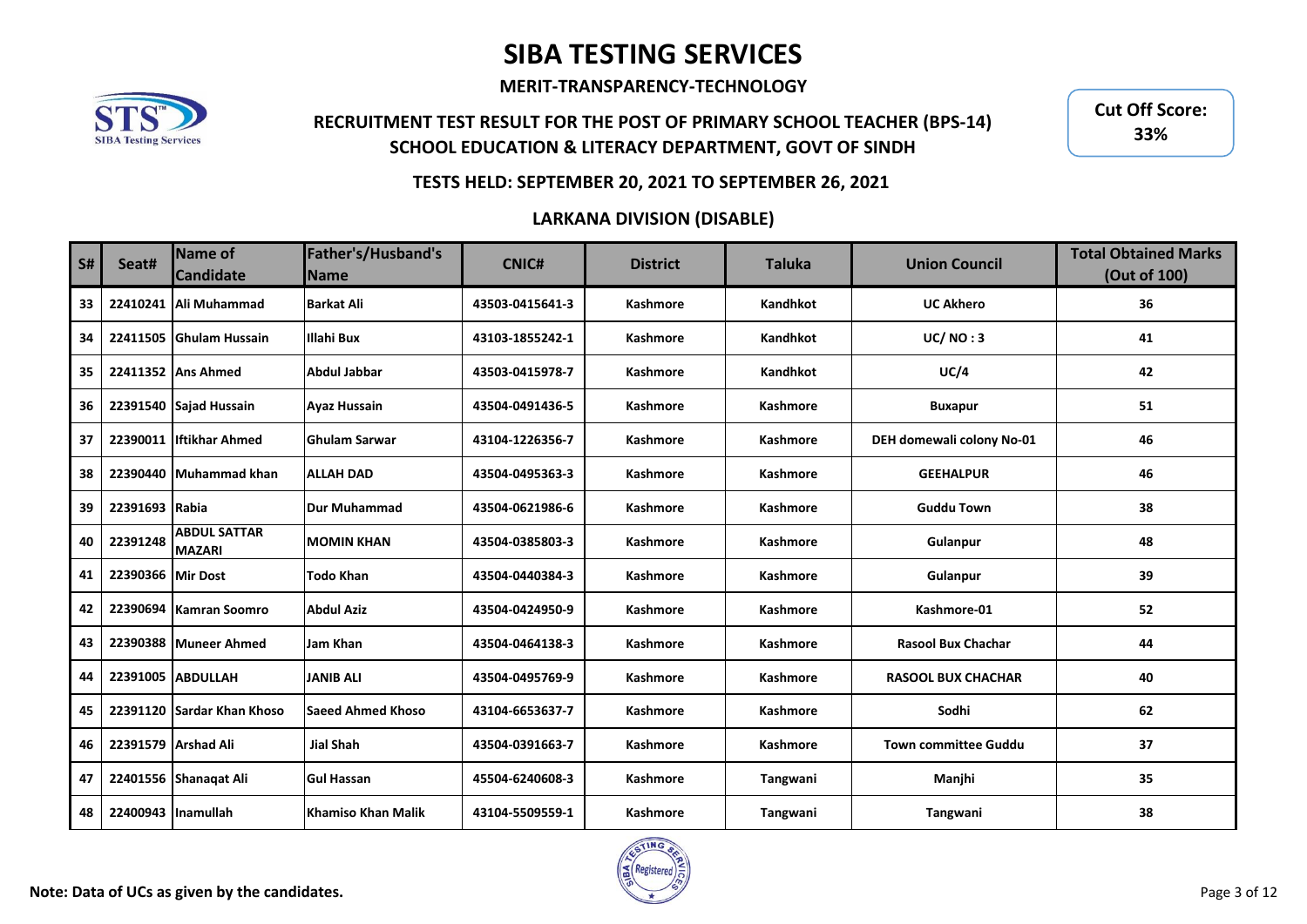**MERIT-TRANSPARENCY-TECHNOLOGY**



## **RECRUITMENT TEST RESULT FOR THE POST OF PRIMARY SCHOOL TEACHER (BPS-14) SCHOOL EDUCATION & LITERACY DEPARTMENT, GOVT OF SINDH**

**Cut Off Score: 33%**

### **TESTS HELD: SEPTEMBER 20, 2021 TO SEPTEMBER 26, 2021**

| <b>S#</b> | Seat#               | <b>Name of</b><br><b>Candidate</b> | Father's/Husband's<br><b>Name</b> | <b>CNIC#</b>    | <b>District</b> | <b>Taluka</b>  | <b>Union Council</b>              | <b>Total Obtained Marks</b><br>(Out of 100) |
|-----------|---------------------|------------------------------------|-----------------------------------|-----------------|-----------------|----------------|-----------------------------------|---------------------------------------------|
| 49        | 22311836 Aijaz ali  |                                    | <b>Ghulam Akbar Soomro</b>        | 43206-1489092-1 | Larkana         | <b>Bakrani</b> | <b>Bakhsh Jatoi</b>               | 36                                          |
| 50        |                     | 22311128 Saleem Raza               | Muhib Ali Jatoi                   | 43206-7512989-5 | Larkana         | <b>Bakrani</b> | <b>Bakhsh Jatoi</b>               | 54                                          |
| 51        | 22310904 Zuhaib Ali |                                    | <b>Sultan Ahmed</b>               | 43206-4750129-9 | Larkana         | <b>Bakrani</b> | baksh Jatoi                       | 33                                          |
| 52        | 22310442            | <b>Muhammad Nawaz</b><br>Abro      | <b>Zulfigar Ali</b>               | 43201-5784065-1 | Larkana         | <b>Bakrani</b> | Baksh Jatoi @ Ahsan wahan         | 33                                          |
| 53        |                     | 22311278 Saleem Ahmed              | <b>Abdul Sattar</b>               | 43203-7348911-5 | Larkana         | <b>Bakrani</b> | <b>Mad Bahu</b>                   | 37                                          |
| 54        |                     | 22311557 Rizwan Ali                | Mukhtiar Ali                      | 43203-1607777-1 | Larkana         | <b>Bakrani</b> | <b>Madbhau</b>                    | 41                                          |
| 55        |                     | 22310787 Irfan Hyder               | <b>Himath Ali Burdi</b>           | 43201-8321303-9 | Larkana         | <b>Bakrani</b> | <b>Matoo</b>                      | 34                                          |
| 56        |                     | 22310140 Abdul Samad               | Qurban Ali Wagan                  | 43203-5809006-7 | Larkana         | <b>Bakrani</b> | <b>Rasheed Wagan</b>              | 55                                          |
| 57        |                     | 22310639 Arshad Ali Bhatti         | Muhammad Ismail                   | 43206-9187453-9 | Larkana         | <b>Bakrani</b> | <b>Town Garello</b>               | 43                                          |
| 58        |                     | 22310656 Mohammad Younis           | Muhammad Haneef                   | 43201-8527754-9 | Larkana         | <b>Bakrani</b> | <b>UC Mashori sharif at Hatti</b> | 41                                          |
| 59        |                     | 22310559 Muhammmad Saleh           | Naseer Khan                       | 43206-9427321-9 | Larkana         | <b>Bakrani</b> | <b>UC Mehrabpur</b>               | 34                                          |
| 60        | 22301063 Afzal ali  |                                    | <b>Hamz Ali</b>                   | 43201-8430766-9 | Larkana         | <b>Dokri</b>   | Bagi, Dokri                       | 58                                          |
| 61        |                     | 22300150 Nisar Ahmed Junejo        | <b>Arbab Ali</b>                  | 43201-6445307-9 | Larkana         | Dokri          | <b>Dokri</b>                      | 48                                          |
| 62        | 22302205            | <b>Muhammad Khan</b><br>Hisbani    | Karim Bux Hisbani                 | 43201-0464684-3 | Larkana         | <b>Dokri</b>   | Samtia                            | 35                                          |
| 63        | 22300989 Sajjad Ali |                                    | Raheemdad                         | 43201-7744848-3 | Larkana         | <b>Dokri</b>   | seehar                            | 50                                          |
| 64        |                     | 22301949 Ghulam Murtaza            | lGhulam Mustafa khokhar           | 43201-2699670-9 | Larkana         | <b>Dokri</b>   | Taluka Dokri District larkana     | 34                                          |

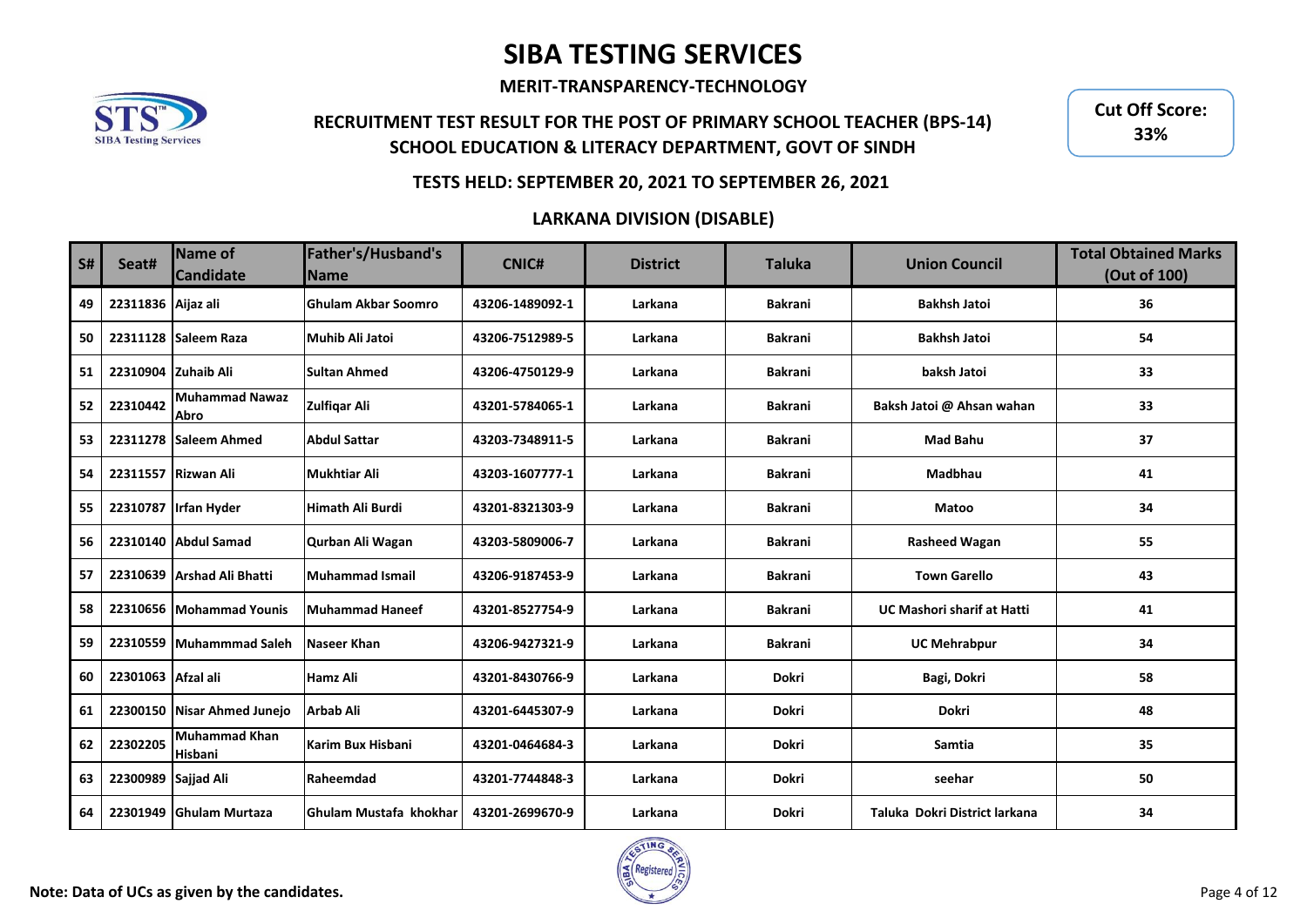**MERIT-TRANSPARENCY-TECHNOLOGY**



## **RECRUITMENT TEST RESULT FOR THE POST OF PRIMARY SCHOOL TEACHER (BPS-14) SCHOOL EDUCATION & LITERACY DEPARTMENT, GOVT OF SINDH**

**Cut Off Score: 33%**

### **TESTS HELD: SEPTEMBER 20, 2021 TO SEPTEMBER 26, 2021**

| <b>S#</b> | Seat#               | <b>Name of</b><br><b>Candidate</b> | Father's/Husband's<br><b>Name</b>      | <b>CNIC#</b>    | <b>District</b> | <b>Taluka</b> | <b>Union Council</b> | <b>Total Obtained Marks</b><br>(Out of 100) |
|-----------|---------------------|------------------------------------|----------------------------------------|-----------------|-----------------|---------------|----------------------|---------------------------------------------|
| 65        | 22300044            | Iram pirzada                       | <b>Mushtaque Ahmed</b>                 | 43201-6925762-6 | Larkana         | Dokri         | tatri                | 69                                          |
| 66        | 22302120            | Muhammad Mubeen Muhammad Khan      |                                        | 43201-6679357-9 | Larkana         | <b>Dokri</b>  | <b>UC1</b>           | 45                                          |
| 67        |                     | 22300047 Aijaz Ali Junejo          | Mumtaz Ali Junejo                      | 43201-5472777-5 | Larkana         | <b>Dokri</b>  | Wakro                | 52                                          |
| 68        | 22300440            | <b>IZHAR ALI</b>                   | MUHAMMAD KHAN<br><b>JESSAR</b>         | 43201-8665479-3 | Larkana         | <b>Dokri</b>  | <b>WAKRO</b>         | 42                                          |
| 69        | 22286513            | <b>Altaf Hussain</b>               | Abdul Ghani soomro                     | 43203-1829297-7 | Larkana         | Larkana       | 06                   | 36                                          |
| 70        | 22284848 Dodo       |                                    | <b>Ameer Bux Shaikh</b>                | 43203-4273190-9 | Larkana         | Larkana       | 10                   | 58                                          |
| 71        | 22284774            | Riaz Hussain Sangi                 | <b>Bashir Ahmed Sangi</b>              | 43203-2924688-5 | Larkana         | Larkana       | 11                   | 53                                          |
| 72        | 22280041            | <b>Nasrullah</b>                   | <b>Habibullah</b>                      | 43203-4132632-3 | Larkana         | Larkana       | 20                   | 35                                          |
| 73        | 22285763            | Moula Bux Chandio                  | Jam Khan                               | 43203-5293756-7 | Larkana         | Larkana       | 3                    | 40                                          |
| 74        | 22283360 Farhan ali |                                    | Ghulam shabir Shahani                  | 41302-0489011-1 | Larkana         | Larkana       | 499                  | 34                                          |
| 75        | 22280849            | <b>Abdul fatah</b>                 | Abdul karim                            | 43203-5249460-5 | Larkana         | Larkana       | 8                    | 41                                          |
| 76        | 22282081            | <b>GHULAM NABI</b><br><b>TUNIO</b> | <b>GHULAM MUHAMMAD</b><br><b>TUNIO</b> | 43203-3096310-7 | Larkana         | Larkana       | 8                    | 37                                          |
| 77        | 22284364            | <b>Mehwish</b>                     | <b>Abdul Sattar</b>                    | 43203-5865167-8 | Larkana         | Larkana       | 8                    | 37                                          |
| 78        | 22280285            | <b>Muhammad Azam</b>               | <b>Hidayatullah Memon</b>              | 43203-7419099-9 | Larkana         | Larkana       | 9                    | 46                                          |
| 79        | 22283244            | Mohammad Waseem Mohammad Juman     |                                        | 43203-7446890-9 | Larkana         | Larkana       | Larkana-6            | 56                                          |
| 80        |                     | 22281140 Zafar Hussain             | <b>Hafeez Ahmed Mahoto</b>             | 43203-0481849-1 | Larkana         | Larkana       | <b>Mahota</b>        | 43                                          |

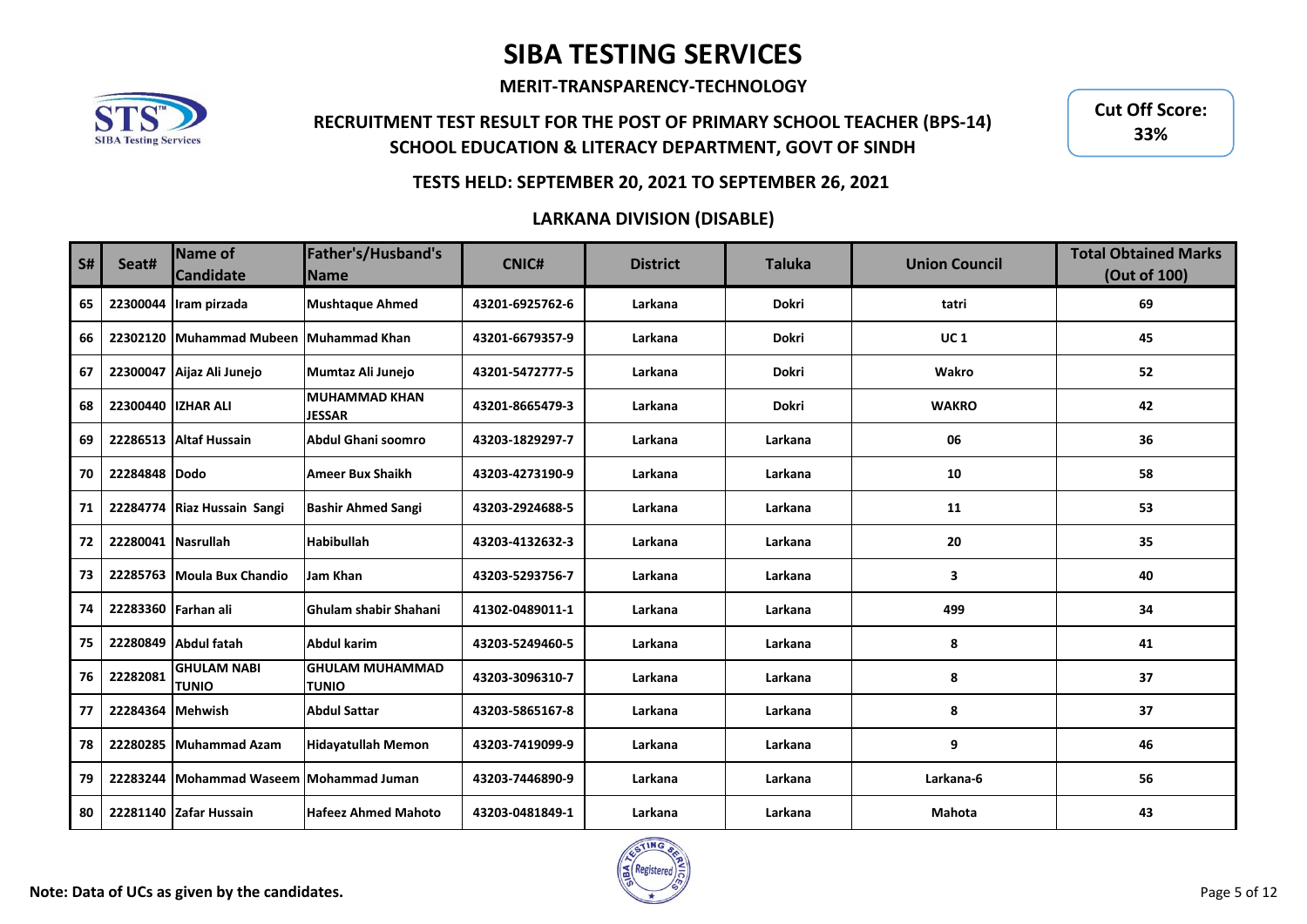**MERIT-TRANSPARENCY-TECHNOLOGY**



## **RECRUITMENT TEST RESULT FOR THE POST OF PRIMARY SCHOOL TEACHER (BPS-14) SCHOOL EDUCATION & LITERACY DEPARTMENT, GOVT OF SINDH**

**Cut Off Score: 33%**

### **TESTS HELD: SEPTEMBER 20, 2021 TO SEPTEMBER 26, 2021**

| S# | Seat#    | <b>Name of</b><br><b>Candidate</b> | Father's/Husband's<br><b>Name</b> | <b>CNIC#</b>    | <b>District</b> | <b>Taluka</b>    | <b>Union Council</b>                                   | <b>Total Obtained Marks</b><br>(Out of 100) |
|----|----------|------------------------------------|-----------------------------------|-----------------|-----------------|------------------|--------------------------------------------------------|---------------------------------------------|
| 81 | 22285950 | <b>Manzoor Ali</b>                 | Ali Hassan                        | 43203-4326947-9 | Larkana         | Larkana          | Phull                                                  | 46                                          |
| 82 | 22280686 | <b>Tahmina</b>                     | Imran Ali                         | 43203-1641122-8 | Larkana         | Larkana          | phull                                                  | 43                                          |
| 83 |          | 22286718 RUQIA KHATOON             | <b>IMUHAMMAD SALEEM</b>           | 43203-8604470-0 | Larkana         | Larkana          | <b>Rehmatpur UC5</b>                                   | 37                                          |
| 84 | 22283676 | Reema                              | lPanah Ali Muhammad<br>Juman      | 43203-7511763-8 | Larkana         | Larkana          | <b>UC 11 Larkana</b>                                   | 40                                          |
| 85 |          | 22284831 ZEESHAN ali               | Roshan ali                        | 43203-5162312-1 | Larkana         | Larkana          | <b>UC4</b>                                             | 52                                          |
| 86 |          | 22284655 Hira Fatima               | Shahban Ali mahoto                | 43203-8037629-6 | Larkana         | Larkana          | Uc village mahota                                      | 43                                          |
| 87 |          | 22281758 Jawad Inayat              | Inayatullah Shahani               | 43203-5086665-3 | Larkana         | Larkana          | $UC-11$                                                | 48                                          |
| 88 | 22285116 | Shaista Noor                       | <b>Noor hussain</b>               | 43203-8632018-2 | Larkana         | Larkana          | <b>UC-18</b>                                           | 36                                          |
| 89 | 22283183 | <b>Asadullah</b>                   | Jam Khan Chandio                  | 43203-7236462-1 | Larkana         | Larkana          | $UC-3$                                                 | 46                                          |
| 90 |          | 22284691 Shafique Ahmed            | <b>Muhammad Rafique</b><br>Junejo | 43203-5835081-7 | Larkana         | Larkana          | $UC-8$                                                 | 37                                          |
| 91 |          | 22286254 Baby Naila                | <b>Bakhshal khan</b>              | 43203-9147346-0 | Larkana         | Larkana          | <b>Union Committee No: 03 City</b><br>Larkano          | 36                                          |
| 92 |          | 22285620 Atta Hussain              | <b>Ghulam Qambar Khoso</b>        | 43203-6741729-5 | Larkana         | Larkana          | Village Farm Taluka Larkana<br><b>District Larkana</b> | 41                                          |
| 93 |          | 22292850 Shafquat Hussain          | Muhammad Usman                    | 43205-5956046-9 | Larkana         | <b>Rato Dero</b> | <b>Bahman</b>                                          | 57                                          |
| 94 | 22291445 | Rehana                             | Waheed u Zaman                    | 43203-9245046-8 | Larkana         | <b>Rato Dero</b> | <b>Banguldero</b>                                      | 35                                          |
| 95 | 22293419 | <b>Ahmed Ali</b>                   | <b>Abdul Sattar</b>               | 43205-5774341-5 | Larkana         | <b>Rato Dero</b> | behman                                                 | 34                                          |
| 96 | 22290066 | <b>Shaista</b>                     | Raza muhammad                     | 42501-6648974-8 | Larkana         | <b>Rato Dero</b> | Jumma agham                                            | 33                                          |

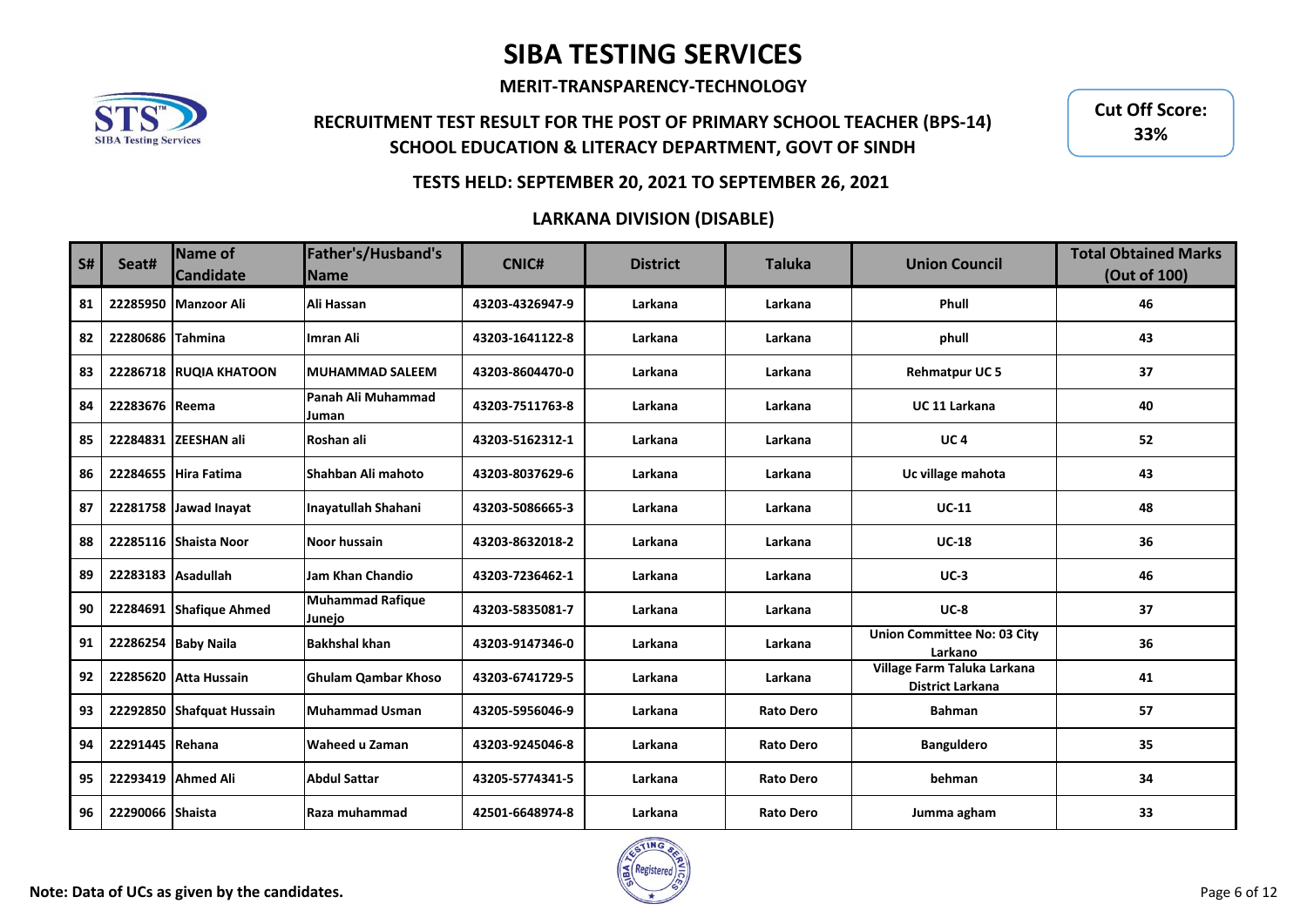**MERIT-TRANSPARENCY-TECHNOLOGY**



## **RECRUITMENT TEST RESULT FOR THE POST OF PRIMARY SCHOOL TEACHER (BPS-14) SCHOOL EDUCATION & LITERACY DEPARTMENT, GOVT OF SINDH**

**Cut Off Score: 33%**

### **TESTS HELD: SEPTEMBER 20, 2021 TO SEPTEMBER 26, 2021**

| <b>S#</b> | Seat#               | <b>Name of</b><br><b>Candidate</b>            | Father's/Husband's<br><b>Name</b> | <b>CNIC#</b>    | <b>District</b> | <b>Taluka</b>    | <b>Union Council</b>       | <b>Total Obtained Marks</b><br>(Out of 100) |
|-----------|---------------------|-----------------------------------------------|-----------------------------------|-----------------|-----------------|------------------|----------------------------|---------------------------------------------|
| 97        | 22291034            | <b>Sadam Hussain</b>                          | Munawar Ali                       | 43203-9366821-7 | Larkana         | <b>Rato Dero</b> | Jumo Agham                 | 42                                          |
| 98        | 22292377            | Abdul Samad                                   | Deedar Hussain Lashari            | 43205-2346361-1 | Larkana         | <b>Rato Dero</b> | Lashari                    | 48                                          |
| 99        | 22291036 Imran Ali  |                                               | <b>Ghulam Sarwar Junejo</b>       | 43205-4949487-9 | Larkana         | <b>Rato Dero</b> | <b>MC Ratodero</b>         | 46                                          |
| 100       |                     | 22290531 Wasimullah                           | Muhammad Umar Khuhro              | 43205-2965587-9 | Larkana         | <b>Rato Dero</b> | <b>Naudero</b>             | 44                                          |
| 101       |                     | 22291638 Samiullah Shahliani                  | lGhulam Abbas Shahliani           | 45208-4388474-1 | Larkana         | <b>Rato Dero</b> | <b>Naudero</b>             | 41                                          |
| 102       |                     | 22290181 Mujahid Hussain Jeho Kaloo Khan jeho |                                   | 43205-1205298-1 | Larkana         | <b>Rato Dero</b> | <b>Naudero</b>             | 34                                          |
| 103       | 22291893 Saifullah  |                                               | <b>Shamsuddin</b>                 | 43205-0972211-9 | Larkana         | <b>Rato Dero</b> | <b>Naudero</b>             | 60                                          |
| 104       |                     | 22290088 Saeed Ahmed Narejo                   | Ali Hassan Narejo                 | 43205-5755124-9 | Larkana         | <b>Rato Dero</b> | <b>Pir Bux Bhutto</b>      | 35                                          |
| 105       |                     | 22291696 IZHAR ALI BHUTTO                     | Nisar Ahmed Bhutto                | 43205-5224907-7 | Larkana         | <b>Rato Dero</b> | <b>Pir Bux Bhutto</b>      | 40                                          |
| 106       | 22290996 Raza Ali   |                                               | Ranjhan Khan                      | 43205-4257698-1 | Larkana         | <b>Rato Dero</b> | Ratodero 2                 | 36                                          |
| 107       |                     | 22290611 Sajid Rahman                         | Muhammad Saffar                   | 43205-8888065-9 | Larkana         | <b>Rato Dero</b> | Sadudero                   | 41                                          |
| 108       |                     | 22291967 Abdul Raheem                         | Qamaruddin Ahmed                  | 43205-9423987-7 | Larkana         | <b>Rato Dero</b> | <b>Saido Dero</b>          | 50                                          |
| 109       |                     | 22291371 ATHAR HUSSAIN                        | <b>GHULAM RASOOL</b>              | 43205-3141831-3 | Larkana         | <b>Rato Dero</b> | U/C WADA BOSAN             | 33                                          |
| 110       | 22292185            | <b>SHAHNAWAZ ALI</b>                          | <b>QADIR BUX</b>                  | 43205-8106830-7 | Larkana         | <b>Rato Dero</b> | <b>UC JUMO AGHAM</b>       | 43                                          |
| 111       |                     | 22293030 Sarwat Bilgees                       | Abdul Hameed Bhatti               | 43205-3675736-2 | Larkana         | <b>Rato Dero</b> | <b>UC Ratodero No.2</b>    | 40                                          |
| 112       | 22291590 Dildar ali |                                               | <b>Abdul Rasool</b>               | 43205-1069189-7 | Larkana         | <b>Rato Dero</b> | <b>UC Waris Dino Machi</b> | 49                                          |

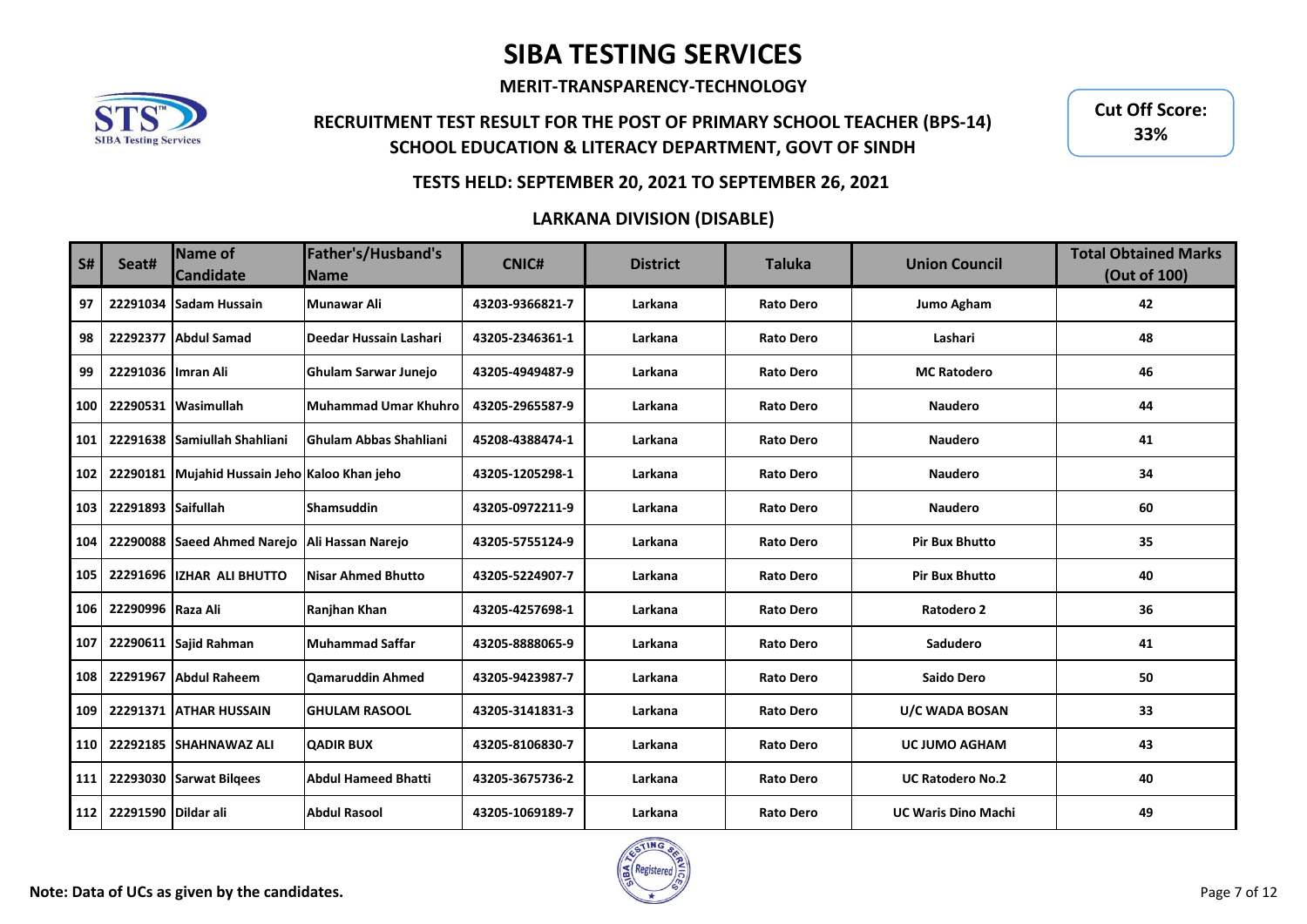**MERIT-TRANSPARENCY-TECHNOLOGY**



## **RECRUITMENT TEST RESULT FOR THE POST OF PRIMARY SCHOOL TEACHER (BPS-14) SCHOOL EDUCATION & LITERACY DEPARTMENT, GOVT OF SINDH**

**Cut Off Score: 33%**

### **TESTS HELD: SEPTEMBER 20, 2021 TO SEPTEMBER 26, 2021**

| <b>S#</b> | Seat#                | Name of<br><b>Candidate</b>               | Father's/Husband's<br><b>Name</b>     | <b>CNIC#</b>    | <b>District</b>          | <b>Taluka</b>          | <b>Union Council</b>                 | <b>Total Obtained Marks</b><br>(Out of 100) |
|-----------|----------------------|-------------------------------------------|---------------------------------------|-----------------|--------------------------|------------------------|--------------------------------------|---------------------------------------------|
| 113       | 22290126             | <b>Irfan Akbar Mangrio</b>                | Ali Akbar Mangrio                     | 43205-1530922-1 | Larkana                  | <b>Rato Dero</b>       | <b>Union Council Naudero</b>         | 44                                          |
| 114       | 22291220             | <b>AYAZ ALI KALHORO</b>                   | <b>GHULAM QADIR</b><br><b>KALHORO</b> | 43205-0727549-5 | Larkana                  | <b>Rato Dero</b>       | <b>Union Council Pir Bux Bhurtto</b> | 39                                          |
| 115       | 22472398             | <b>SHAGHUTFA</b><br><b>PARVEEN</b>        | <b>HAZOOR BUX TUNIO</b>               | 43202-4522814-4 | <b>Qambar Shahdadkot</b> | Kambar                 | <b>BEER</b>                          | 38                                          |
| 116       | 22471947             | limran khan                               | Nusrat Hussain                        | 41306-8003591-7 | <b>Qambar Shahdadkot</b> | Kambar                 | Chhaira                              | 41                                          |
| 117       | 22470612             | <b>Raja Mansoor AHmed</b><br><b>Memon</b> | lIrshad Ahmed Memon                   | 43402-0423189-5 | <b>Qambar Shahdadkot</b> | Kambar                 | Chhajra                              | 35                                          |
| 118       |                      | 22471368 Saeed ahmed                      | Manzoor ali                           | 43403-0358313-9 | <b>Qambar Shahdadkot</b> | Kambar                 | khairpur juso                        | 41                                          |
| 119       | 22471058             | <b>Bagan Khan Abdul</b><br>Jabbar         | <b>Abdul Qadir</b>                    | 41306-9731729-9 | <b>Qambar Shahdadkot</b> | Kambar                 | <b>Shabir Ahmed</b>                  | 46                                          |
| 120       | 22470595             | <b>QAMARUDDIN</b>                         | karim bakhsh shaikh                   | 45502-4499409-3 | <b>Qambar Shahdadkot</b> | Kambar                 | UC                                   | 46                                          |
| 121       | 22472289             | <b>Khuda Dino Alias</b><br><b>Irfan</b>   | <b>Wali Dino Mirjat</b>               | 43202-5582656-9 | <b>Qambar Shahdadkot</b> | Kambar                 | UC II                                | 69                                          |
| 122       | 22470191 Naziran     |                                           | <b>Mithal Solangi</b>                 | 43402-0583135-2 | <b>Qambar Shahdadkot</b> | Kambar                 | <b>UC ONE Hamlai Muhalla</b>         | 42                                          |
| 123       | 22471906             | Sadam Hussain                             | <b>Siraj Ahmed Memon</b>              | 43202-3311434-1 | <b>Qambar Shahdadkot</b> | Kambar                 | Village chajra M III                 | 44                                          |
| 124       | 22450105             | <b>Sikandar Ali Sandelo</b>               | <b>Imdad Hussain</b>                  | 43206-2089986-3 | <b>Qambar Shahdadkot</b> | <b>Kubo Saeed Khan</b> | Qubo Saeed Khan                      | 41                                          |
| 125       |                      | 22450121 AKHTAR HUSSAIN                   | <b>NIZAM U DDIN KHOSO</b>             | 43405-0343066-5 | <b>Qambar Shahdadkot</b> | <b>Kubo Saeed Khan</b> | <b>UC DHORI</b>                      | 33                                          |
| 126       | 22420680             | Sajjad Ahmed                              | Ali Akbar                             | 43404-0408504-9 | <b>Qambar Shahdadkot</b> | <b>Miro Khan</b>       | <b>Nao Tharo</b>                     | 49                                          |
| 127       | 22431129             | <b>Khalid Mahmood</b>                     | Abdul ghaffar                         | 61101-6491043-3 | <b>Qambar Shahdadkot</b> | <b>Nasirabad</b>       | Deh muradi.                          | 35                                          |
| 128       | 22430154 Akhtiar ali |                                           | Muhammad usman                        | 43407-0359022-7 | <b>Qambar Shahdadkot</b> | <b>Nasirabad</b>       | Muradi                               | 43                                          |

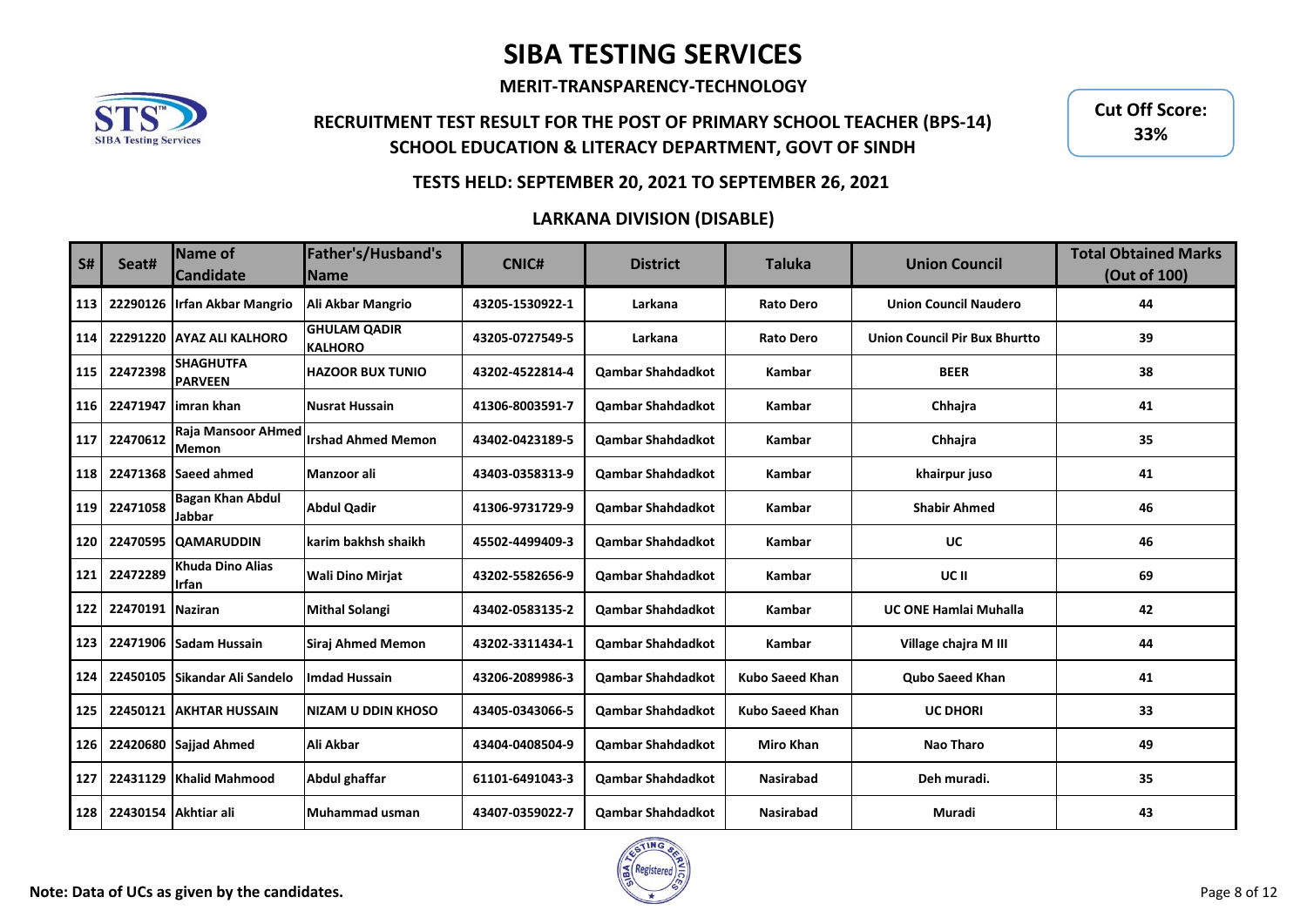**MERIT-TRANSPARENCY-TECHNOLOGY**



## **RECRUITMENT TEST RESULT FOR THE POST OF PRIMARY SCHOOL TEACHER (BPS-14) SCHOOL EDUCATION & LITERACY DEPARTMENT, GOVT OF SINDH**

**Cut Off Score: 33%**

### **TESTS HELD: SEPTEMBER 20, 2021 TO SEPTEMBER 26, 2021**

| S#  | Seat#                | <b>Name of</b><br><b>Candidate</b> | Father's/Husband's<br><b>Name</b>      | <b>CNIC#</b>    | <b>District</b>          | <b>Taluka</b>     | <b>Union Council</b>          | <b>Total Obtained Marks</b><br>(Out of 100) |
|-----|----------------------|------------------------------------|----------------------------------------|-----------------|--------------------------|-------------------|-------------------------------|---------------------------------------------|
| 129 | 22430204             | <b>Sadam Hussain</b>               | Muhammad Muneer<br>Sanghro             | 43403-0379496-3 | <b>Qambar Shahdadkot</b> | <b>Nasirabad</b>  | Muradi                        | 42                                          |
| 130 | 22430527             | irfan ahmed junejo                 | <b>Ali Bux</b>                         | 43407-0351942-5 | <b>Qambar Shahdadkot</b> | <b>Nasirabad</b>  | Nil                           | 34                                          |
| 131 | 22431227             | <b>IGhulam Fatima</b>              | <b>Habib Ullah</b>                     | 43403-0572542-4 | <b>Qambar Shahdadkot</b> | <b>Nasirabad</b>  | <b>U.C Maindad Chinjni</b>    | 33                                          |
| 132 | 22480327             | <b>IGHULAM MURTAZA</b>             | <b>MUKHTIAR AHMED</b><br><b>MAGSI</b>  | 43405-0367473-1 | <b>Qambar Shahdadkot</b> | Shahdadkot        | <b>BAGO DARO</b>              | 33                                          |
| 133 |                      | 22480335 Zuhaib Hassan             | <b>Muhammad Rafique</b>                | 41304-7558473-5 | <b>Qambar Shahdadkot</b> | <b>Shahdadkot</b> | Chakiyani                     | 50                                          |
| 134 |                      | 22481264 Abdul Rauf                | <b>Sadullah</b>                        | 43406-0355520-9 | <b>Qambar Shahdadkot</b> | <b>Shahdadkot</b> | Chakiyani                     | 41                                          |
| 135 | 22481277 Sardaran    |                                    | Meenhal Lashari                        | 43406-0589622-6 | <b>Qambar Shahdadkot</b> | <b>Shahdadkot</b> | Jamali                        | 40                                          |
| 136 | 22480904             | <b>Tasleem</b>                     | <b>IGhulam Murtaza</b>                 | 34406-0565046-4 | <b>Qambar Shahdadkot</b> | <b>Shahdadkot</b> | Jamali                        | 37                                          |
| 137 |                      | 22481185 Aimal Hussain             | Naban Seelro                           | 43402-0448443-3 | <b>Qambar Shahdadkot</b> | <b>Shahdadkot</b> | Seelra                        | 46                                          |
| 138 | 22481748 Sajida      |                                    | Zulfigar Ali Soomro                    | 43406-0678583-0 | <b>Qambar Shahdadkot</b> | <b>Shahdadkot</b> | <b>UC - 1 City Shahdadkot</b> | 39                                          |
| 139 | 22481599 Ilmtiaz Ali |                                    | lmohammad mithal                       | 43406-0415616-1 | <b>Qambar Shahdadkot</b> | <b>Shahdadkot</b> | uc <sub>3</sub>               | 36                                          |
| 140 |                      | 22481220 Ghulam muhiuddin          | <b>Ghulam Muhammad</b><br>Mangi        | 43206-1927353-5 | <b>Qambar Shahdadkot</b> | <b>Shahdadkot</b> | <b>UC 3 Shahdadkot</b>        | 47                                          |
| 141 | 22480685 Aamir Ali   |                                    | <b>MANZOOR AHMED</b><br><b>MASTOI</b>  | 43406-0413219-9 | <b>Qambar Shahdadkot</b> | <b>Shahdadkot</b> | <b>UC AITBAR KHAN CHANDIO</b> | 33                                          |
| 142 | 22481836 Zakia       |                                    | <b>Habibullah</b>                      | 43406-0585355-4 | <b>Qambar Shahdadkot</b> | <b>Shahdadkot</b> | uc1 shahdadkot                | 33                                          |
| 143 | 22481149             | Sikander Ali Wadho                 | <b>Mohammad Yagoob</b><br><b>Wadho</b> | 43206-1163592-5 | <b>Qambar Shahdadkot</b> | <b>Shahdadkot</b> | UC-Chakyani                   | 48                                          |
| 144 |                      | 22460177 Aftab Ahmed               | <b>Magbool Ahmed Babar</b>             | 43401-0360170-5 | <b>Qambar Shahdadkot</b> | Sujawal Junejo    | <b>Dhingano Mahessar</b>      | 41                                          |

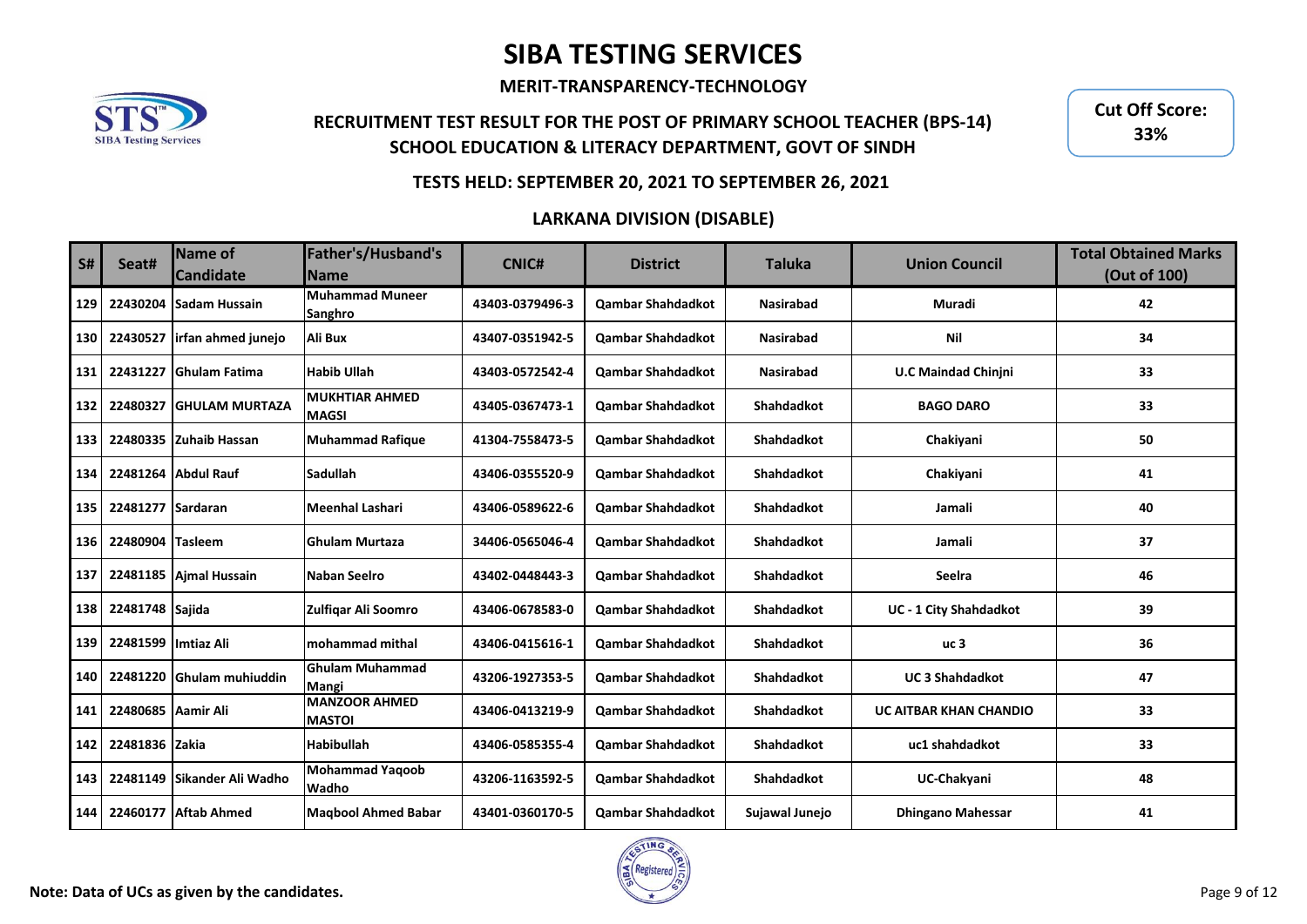**MERIT-TRANSPARENCY-TECHNOLOGY**



## **RECRUITMENT TEST RESULT FOR THE POST OF PRIMARY SCHOOL TEACHER (BPS-14) SCHOOL EDUCATION & LITERACY DEPARTMENT, GOVT OF SINDH**

**Cut Off Score: 33%**

### **TESTS HELD: SEPTEMBER 20, 2021 TO SEPTEMBER 26, 2021**

| <b>S#</b> | Seat#               | Name of<br><b>Candidate</b>    | Father's/Husband's<br><b>Name</b>         | <b>CNIC#</b>    | <b>District</b>          | <b>Taluka</b>  | <b>Union Council</b>        | <b>Total Obtained Marks</b><br>(Out of 100) |
|-----------|---------------------|--------------------------------|-------------------------------------------|-----------------|--------------------------|----------------|-----------------------------|---------------------------------------------|
| 145       | 22460031            | <b>Muhammad Ali</b><br>chandio | Muhammad khan                             | 43203-1371346-1 | <b>Qambar Shahdadkot</b> | Sujawal Junejo | Dhingano mahessar           | 35                                          |
| 146       | 22460337            | Jameel Jan                     | Jan Muhammad                              | 43205-3244399-0 | <b>Oambar Shahdadkot</b> | Sujawal Junejo | <b>Hyder Chandio</b>        | 39                                          |
| 147       | 22440949            | <b>Gul Sher Solangi</b>        | Ali Sher Solangi                          | 43207-3622543-3 | <b>Qambar Shahdadkot</b> | Warah          | Lalu Raunk                  | 35                                          |
| 148       | 22440051            | <b>Sadam Hussain</b>           | Ali Hassan                                | 43407-0351326-3 | <b>Qambar Shahdadkot</b> | Warah          | <b>Mirpur</b>               | 37                                          |
| 149       | 22440474            | <b>Muhammad Azam</b>           | <b>Gul Hassan Sodhar</b>                  | 43407-0407357-9 | <b>Qambar Shahdadkot</b> | Warah          | <b>Town Committee Warah</b> | 52                                          |
| 150       | 22440500 Parvez Ali |                                | Zulifgar Ali                              | 43407-0433404-5 | <b>Qambar Shahdadkot</b> | Warah          | Warah                       | 36                                          |
| 151       |                     | 22440267 Abdul Nabi            | ghulam nabi                               | 43207-7209481-3 | <b>Qambar Shahdadkot</b> | Warah          | warah                       | 35                                          |
| 152       | 22440350            | Azhar Ali Sodhar               | <b>Muhammad Ramzan</b>                    | 43207-5844871-5 | <b>Qambar Shahdadkot</b> | Warah          | Warah                       | 33                                          |
| 153       | 22440624 Aitbar Ali |                                | <b>Muhammad Shareef</b><br><b>Chandio</b> | 43207-8718582-9 | <b>Qambar Shahdadkot</b> | Warah          | <b>Yaro Dero</b>            | 36                                          |
| 154       |                     | 22440548 Sadam Hussain         | <b>Ghous Bakhsh Khan</b>                  | 43403-0380730-1 | <b>Qambar Shahdadkot</b> | Warah          | <b>Yaro Dero</b>            | 43                                          |
| 155       | 22320447            | Kainat                         | Allah dino                                | 43304-3871771-8 | Shikarpur                | Garhi Yasin    | 8                           | 35                                          |
| 156       |                     | 22321042 Abdul Samad           | <b>Muhammad Yousif</b><br>Solangi         | 43301-7410024-5 | Shikarpur                | Garhi Yasin    | <b>Dakhan</b>               | 45                                          |
| 157       | 22321029 Anum       |                                | Qalandar Bux Solangi                      | 43301-2858756-0 | Shikarpur                | Garhi Yasin    | <b>Dakhan</b>               | 34                                          |
| 158       | 22320275 Arslan Ali |                                | <b>Irshad Ahmed</b>                       | 43301-7430227-1 | Shikarpur                | Garhi Yasin    | Gaheja                      | 34                                          |
| 159       | 22321524 Sajid Ali  |                                | Azizullah jaffri                          | 43301-7853521-1 | Shikarpur                | Garhi Yasin    | Gahono wah                  | 62                                          |
| 160       |                     | 22321051 Muhammad Yousif       | <b>Ubedullah</b>                          | 43301-1831191-7 | Shikarpur                | Garhi Yasin    | Jindodero                   | 37                                          |

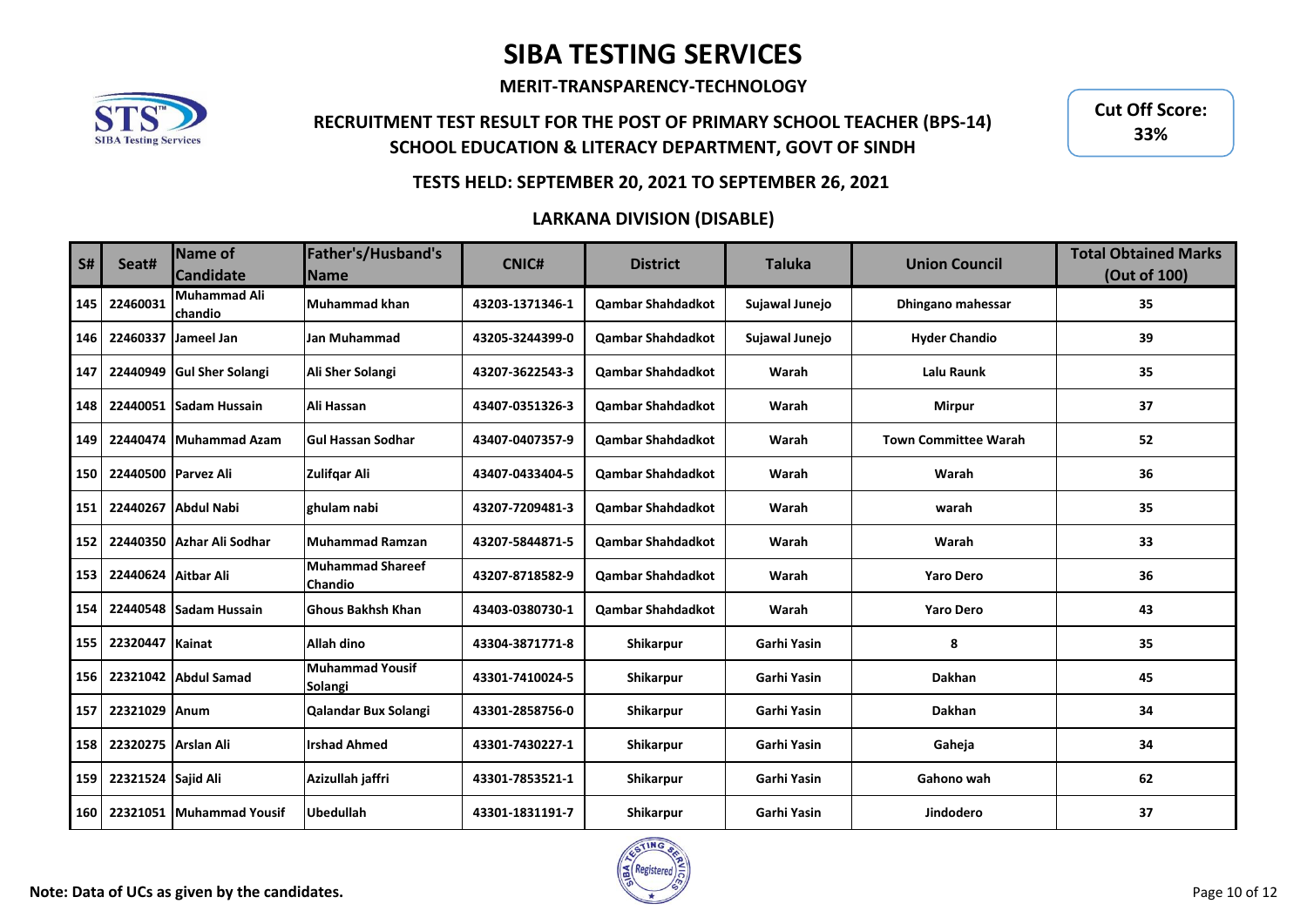**MERIT-TRANSPARENCY-TECHNOLOGY**



## **RECRUITMENT TEST RESULT FOR THE POST OF PRIMARY SCHOOL TEACHER (BPS-14) SCHOOL EDUCATION & LITERACY DEPARTMENT, GOVT OF SINDH**

**Cut Off Score: 33%**

### **TESTS HELD: SEPTEMBER 20, 2021 TO SEPTEMBER 26, 2021**

| <b>S#</b> | Seat#               | Name of<br><b>Candidate</b> | Father's/Husband's<br><b>Name</b> | <b>CNIC#</b>    | <b>District</b> | <b>Taluka</b> | <b>Union Council</b>  | <b>Total Obtained Marks</b><br>(Out of 100) |
|-----------|---------------------|-----------------------------|-----------------------------------|-----------------|-----------------|---------------|-----------------------|---------------------------------------------|
| 161       | 22320856            | Sana Kousar                 | <b>GHULAM YAHYA</b>               | 43301-8551198-0 | Shikarpur       | Garhi Yasin   | <b>KANDHAR</b>        | 36                                          |
| 162       |                     | 22320118 Farrukh Ali Junejo | Sibghatullah Junejo               | 43301-4294498-9 | Shikarpur       | Garhi Yasin   | <b>Mirzapur</b>       | 40                                          |
| 163       | 22321065 Sadaf      |                             | <b>Ghulam raza</b>                | 43301-1212902-4 | Shikarpur       | Garhi Yasin   | muhammad Panah udho   | 46                                          |
| 164       | 22321446            | Din Muhammad                | <b>Khandoro</b>                   | 43304-7003066-7 | Shikarpur       | Garhi Yasin   | Nim                   | 76                                          |
| 165       |                     | 22320322 Siraj Ahmed        | Haji Shahbaz Dino Seelro          | 43203-3738611-7 | Shikarpur       | Garhi Yasin   | <b>Nim Shareef</b>    | 36                                          |
| 166       |                     | 22321551 Nazakat Ali        | <b>Allah Bux</b>                  | 43301-0582303-7 | Shikarpur       | Garhi Yasin   | <b>Walisabad Bado</b> | 36                                          |
| 167       | 22330196            | <b>IIRSHAD AHMED</b>        | <b>HAJI SAFFAR</b>                | 43302-9268176-3 | Shikarpur       | Khanpur       | <b>MEHMOOD ABAGH</b>  | 58                                          |
| 168       | 22330099            | <b>ABDUL LATIF</b>          | <b>MUHAMMAD SIDDIQUE</b>          | 43302-7222479-3 | Shikarpur       | Khanpur       | <b>PIR BUX SHUJRA</b> | 40                                          |
| 169       | 22330046            | <b>Shazia</b>               | Inavatullah                       | 43302-5170720-0 | Shikarpur       | Khanpur       | <b>Rahim Abad</b>     | 47                                          |
| 170       |                     | 22341400 Shahzado Soomro    | <b>Mithan</b>                     | 43303-3225468-5 | Shikarpur       | Lakhi         | <b>Azim Abad</b>      | 33                                          |
| 171       | 22340347            | <b>Muhammad Usman</b>       | <b>Soobidar</b>                   | 43303-5003501-9 | Shikarpur       | Lakhi         | <b>Bhirkan</b>        | 42                                          |
| 172       |                     | 22340028 AQIB ALI ABRO      | <b>BASHEER AHMED ABRO</b>         | 43303-2970267-3 | Shikarpur       | Lakhi         | <b>HABIBKOT @ RUK</b> | 66                                          |
| 173       | 22340998 Kashif Ali |                             | <b>Altaf Hussain</b>              | 43303-6199438-3 | Shikarpur       | Lakhi         | jahan khan            | 50                                          |
| 174       | 22340395            | <b>IRAHMATULLAH</b>         | <b>ROSHAN ALI</b>                 | 43303-3484717-7 | Shikarpur       | Lakhi         | Jahan Khan            | 37                                          |
| 175       | 22340405            | Mehrab Ali Napar            | <b>Muhammad Nawaz Napar</b>       | 43303-4138849-5 | Shikarpur       | Lakhi         | New wah               | 38                                          |
| 176       | 22340354 Jahanzeb   |                             | <b>Abdul Ghafoor Solangi</b>      | 43304-9093264-7 | Shikarpur       | Lakhi         | Ruk@Habibkot          | 41                                          |